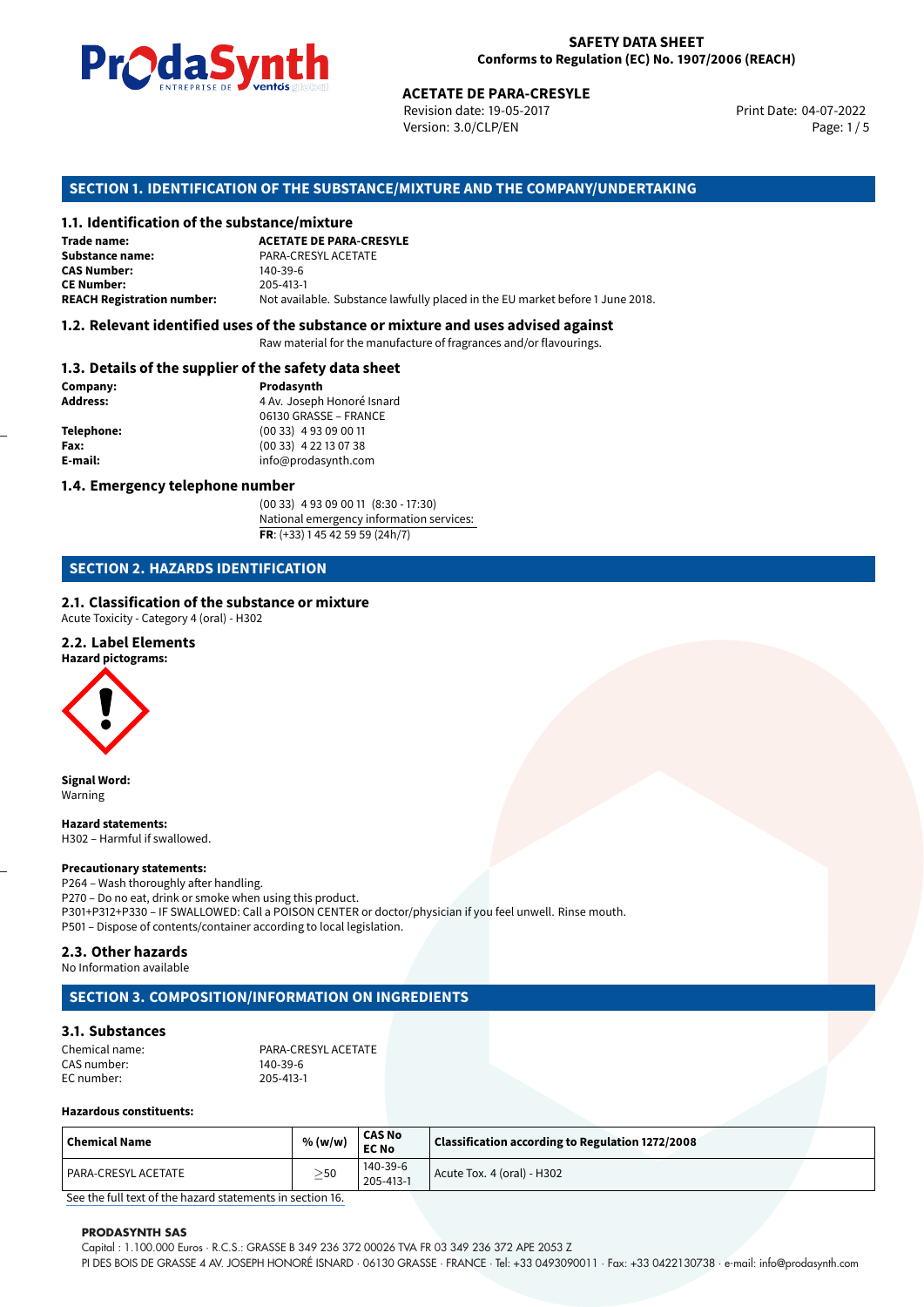

# **ACETATE DE PARA-CRESYLE**<br>
Revision date: 19-05-2017<br> **Print Date: 04-07-2022**

Revision date: 19-05-2017 Version: 3.0/CLP/EN Page: 2 / 5

# **3.2. Mixtures**

Not applicable.

# **SECTION 4. FIRST-AID MEASURES**

# **4.1. Description of necessary first aid measures**

| Rinse mouth with water.                                                                                               |  |  |
|-----------------------------------------------------------------------------------------------------------------------|--|--|
| Obtain medical advice.                                                                                                |  |  |
| Keep at rest. Do not induce vomiting.                                                                                 |  |  |
| In case of contact with eyes, rinse immediately with plenty of water for at least 15 minutes and seek medical advice. |  |  |
| Remove person to fresh air and keep at rest.                                                                          |  |  |
| Seek immediate medical advice.                                                                                        |  |  |
| Take off immediately all contaminated clothing.                                                                       |  |  |
| Thoroughly wash affected skin with soap and water.                                                                    |  |  |
| Seek medical attention if symptoms persist.                                                                           |  |  |
|                                                                                                                       |  |  |

# **4.2. Most important symptoms and effects, both acute and delayed**

No information available.

# **4.3. Indication of any immediate medical attention and special treatment needed**

No information available.

# **SECTION 5. FIRE-FIGHTING MEASURES**

# **5.1. Extinguishing Media**

Water spray, carbon dioxide, dry chemical powder or appropriate foam. For safety reasons do not use full water jet.

#### **5.2. Special hazards arising from the substance or mixture**

Known or Anticipated Hazardous Products of Combustion: Emits toxic fumes under fire conditions.

### **5.3. Advice for firefighters**

High temperatures can lead to high pressures inside closed containers. Avoid inhalation of vapors that are created. Use appropriate respiratory protection. Do not allow spillage of fire to be poured into drains or watercourses. Wear self-contained breathing apparatus and protective clothing.

# **SECTION 6. ACCIDENTAL RELEASE MEASURES**

#### **6.1. Personal precautions, protective equipment and emergency procedures**

Evacuate surronding areas. Ensure adequate ventilation. Keep unnecessary and unprotected personnel from entering. Do not breathe vapor/spray. Avoid contact with skin and eyes. Information regarding personal protective measures: see section 8.

#### **6.2. Environmental precautions**

To avoid possible contamination of the environment, do not discharge into any drains, surface waters or groundwaters.

#### **6.3. Methods and materials for containment and cleaning up**

Cover with an inert, inorganic, non-combustible absorbent material (e.g. dry-lime, sand, soda ash). Place in covered containers using non-sparking tools and transport outdoors. Avoid open flames or sources of ignition (e.g. pilot lights on gas hot water heater). Ventilate area and wash spill site after material pickup is complete.

#### **6.4. Reference to other sections**

Information regarding exposure controls, personal protection and disposal considerations can be found in sections 8 and 13.

# **SECTION 7. HANDLING AND STORAGE**

# **7.1. Precautions for safe handling**

Do not store or handle this material near food or drinking water. Do not smoke. Avoid contact with the eyes, skin and clothing. Wear protective clothing and use glasses. Observe the rules of safety and hygiene at work. Keep in the original container or an alternative made from a compatible material.

# **7.2. Conditions for safe storage, including any incompatibilities**

Store in tightly closed and preferably full containers in a cool, dry and ventilated area, protected from light. Keep away from sources of ignition (e.g. hot surfaces, sparks, flame and static discharges). Keep away from incompatible materials (see section 10).

#### **PRODASYNTH SAS**

Capital : 1.100.000 Euros · R.C.S.: GRASSE B 349 236 372 00026 TVA FR 03 349 236 372 APE 2053 Z PI DES BOIS DE GRASSE 4 AV. JOSEPH HONORÉ ISNARD · 06130 GRASSE · FRANCE · Tel: +33 0493090011 · Fax: +33 0422130738 · e-mail: info@prodasynth.com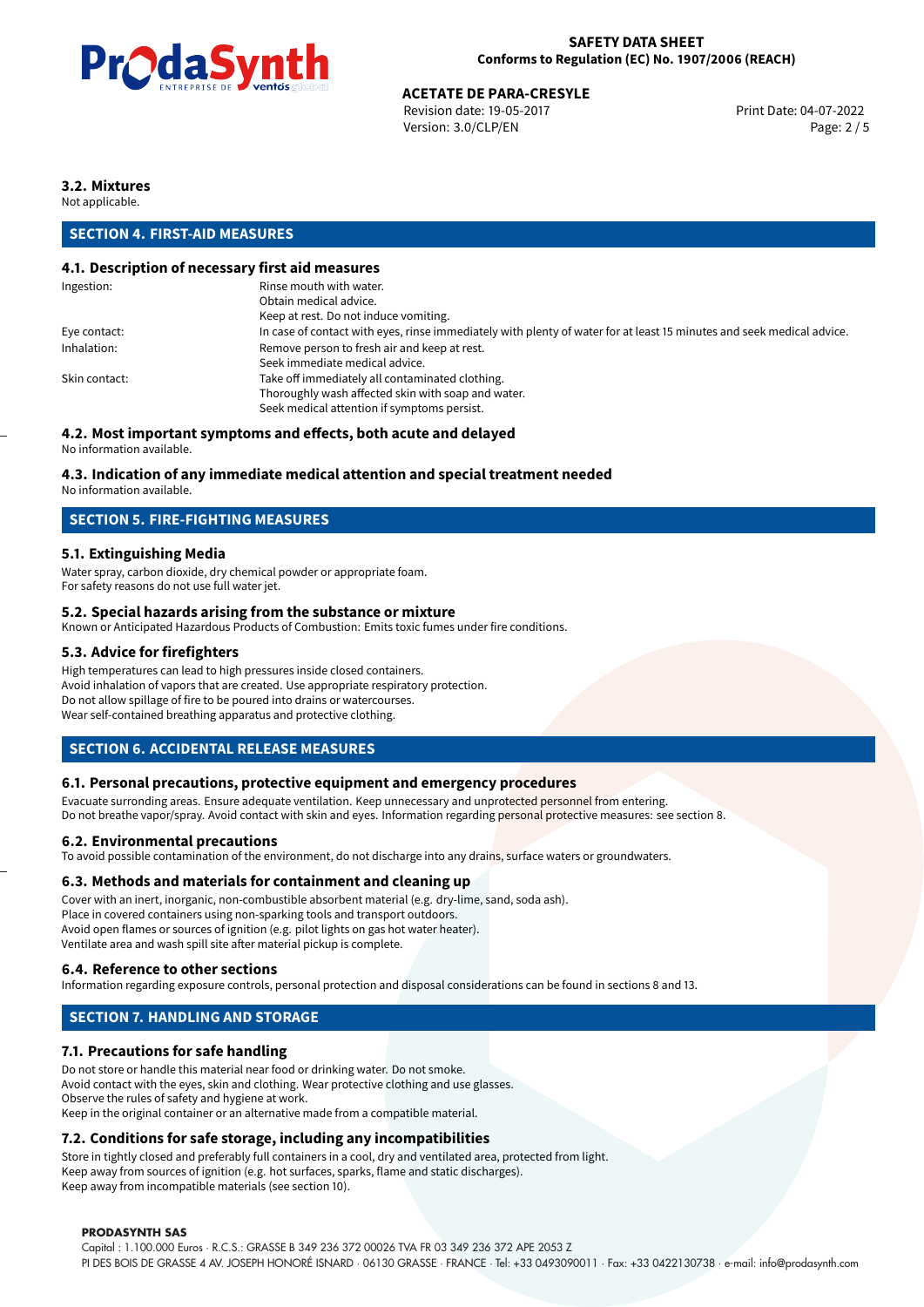

# **ACETATE DE PARA-CRESYLE**<br>
Revision date: 19-05-2017<br> **Aces Aces Aces Aces Aces Aces Aces Aces Aces Aces Aces Aces Aces Aces Aces Aces Aces Aces Aces Aces Aces Aces Aces Aces**

Revision date: 19-05-2017 Version: 3.0/CLP/EN Page: 3 / 5

# **7.3. Specific end use(s)**

No information available.

# **SECTION 8. EXPOSURE CONTROLS AND PERSONAL PROTECTION**

#### **8.1. Control parameters**

Components with occupational exposure limits: None known.

#### **8.2. Exposure controls**

| Appropriate engineering controls: | Measures should be taken to prevent materials from being splashed into the body.                                                            |
|-----------------------------------|---------------------------------------------------------------------------------------------------------------------------------------------|
|                                   | Provide adequate ventilation, according to the conditions of use. Use a mechanical exhaust if required.                                     |
| Eye/Face protection:              | Chemical safety goggles are recommended. Wash contaminated goggles before reuse.                                                            |
| Hand Protection:                  | Chemical-resistant gloves are recommended. Wash contaminated gloves before reuse.                                                           |
| Body protection:                  | Personal protective equipment for the body should be selected based on the task being performed and the risks<br>involved.                  |
| Respiratory Protection:           | In case of insufficient ventilation, use suitable respiratory equipment.                                                                    |
| Environmental exposure controls:  | Emissions from ventilation or process equipment should be checked to ensure they comply with environmental<br>protection legislation.       |
|                                   | In some cases, filters or engineering modifications to the process equipment will be necessary to reduce emissions to<br>acceptable levels. |

# **SECTION 9. PHYSICAL AND CHEMICAL PROPERTIES**

### **9.1. Information on basic physical and chemical properties**

| Appearance:                            | Liquid                                       |
|----------------------------------------|----------------------------------------------|
| Colour:                                | Conforms to standard                         |
| Odour:                                 | Conforms to standard                         |
| Odour theshold:                        | Not determined                               |
| pH:                                    | Not determined                               |
| Melting point/freezing point:          | Not determined                               |
| Boling point/boiling range:            | Not determined                               |
| Flash point:                           | 95 °C                                        |
| Evaporation rate:                      | Not determined                               |
| Flammability:                          | Not determined                               |
| Lower flammability/Explosive limit:    | Not determined                               |
| Upper flammability/Explosive limit:    | Not determined                               |
| Vapour pressure:                       | Not determined                               |
| Vapour Density:                        | Not determined                               |
| Density:                               | 1,042-1,055 g/mL (20°C)                      |
| Relative density:                      | $1,042-1,055(20°C)$                          |
| Water solubility:                      | INSOLUBLE DANS L'EAU - SOLUBLE DANS L'ALCOOL |
| Solubility in other solvents:          | SOLUBLE IN ETHANOL                           |
| Partition coefficient n-octanol/water: | Not determined                               |
| Auto-ignition temperature:             | Not determined                               |
| Decomposition temperature:             | Not determined                               |
| Viscosity, dynamic:                    | Not determined                               |
| Viscosity, kinematic:                  | Not determined                               |
| Explosive properties:                  | Not determined                               |
| Oxidising properties:                  | Not determined                               |
|                                        |                                              |

#### **9.2. Additional information**

No information available.

# **SECTION 10. STABILITY AND REACTIVITY**

#### **10.1. Reactivity**

No hazardous reactions if stored and handled as prescribed/indicated.

#### **10.2. Chemical stability**

The product is stable if stored and handled as prescribed/indicated.

#### **10.3. Possibility of hazardous reactions**

No hazardous reactions if stored and handled as prescribed/indicated.

#### **PRODASYNTH SAS**

Capital : 1.100.000 Euros · R.C.S.: GRASSE B 349 236 372 00026 TVA FR 03 349 236 372 APE 2053 Z PI DES BOIS DE GRASSE 4 AV. JOSEPH HONORÉ ISNARD · 06130 GRASSE · FRANCE · Tel: +33 0493090011 · Fax: +33 0422130738 · e-mail: info@prodasynth.com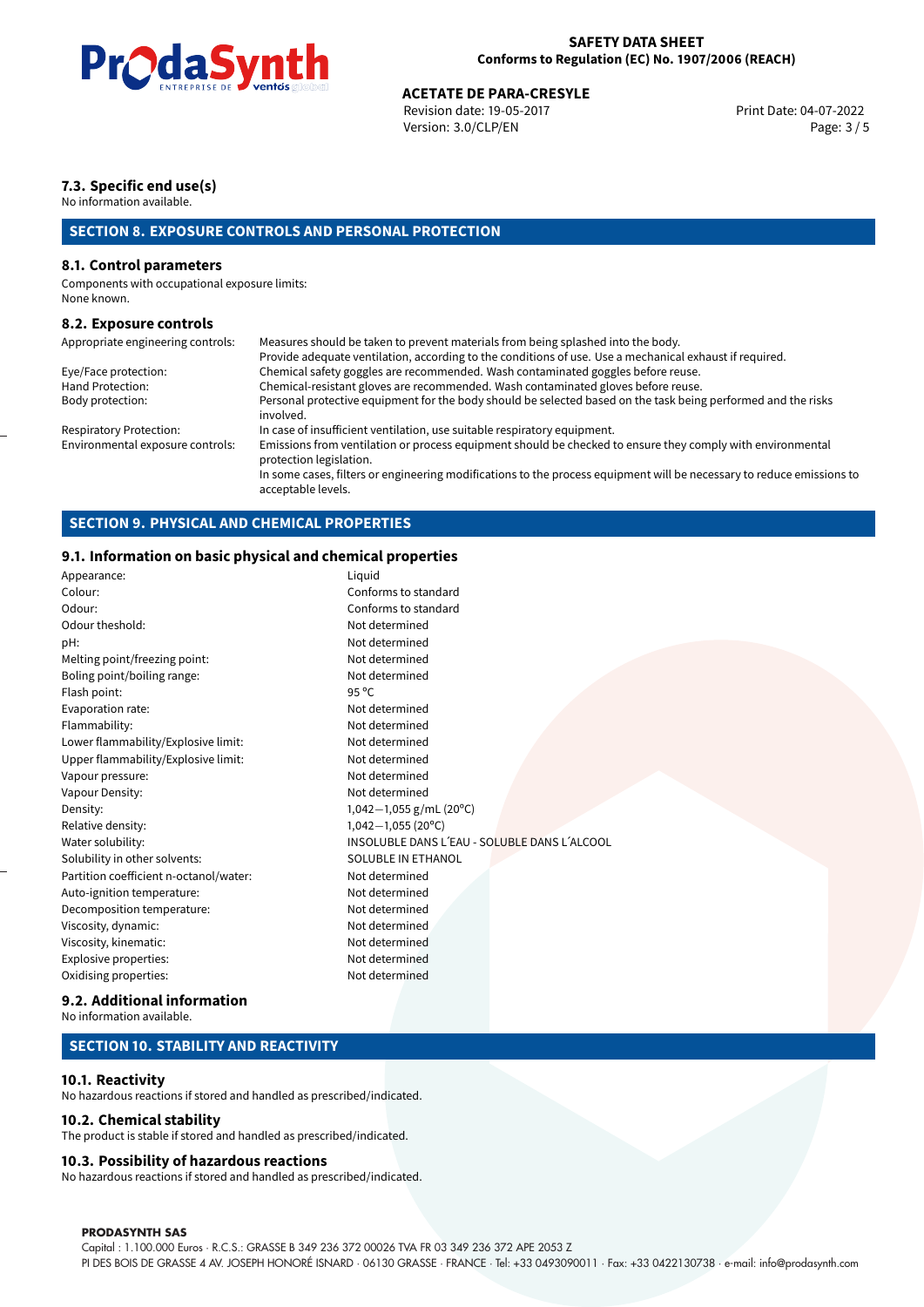

# **ACETATE DE PARA-CRESYLE**<br>
Revision date: 19-05-2017<br> **Print Date: 04-07-2022**

Revision date: 19-05-2017 Version: 3.0/CLP/EN Page: 4 / 5

#### **10.4. Conditions to Avoid**

Conditions to Avoid: Excessive heat, flame or other ignition sources.

#### **10.5. Incompatible materials**

Avoid contact with strong acids and bases and oxidizing agents.

#### **10.6. Hazardous decomposition products**

During combustion may form carbon monoxide and unidentified organic compounds.

# **SECTION 11. TOXICOLOGICAL INFORMATION**

# **11.1. Information on toxicological effects**

| <b>Acute toxicity</b>                    | Harmful if swallowed.                                                     |
|------------------------------------------|---------------------------------------------------------------------------|
| <b>Skin corrosion/irritation</b>         | Based on the data available, the criteria for classification are not met. |
| Serious eye damage/irritation            | Based on the data available, the criteria for classification are not met. |
| <b>Respiratory or skin sensitisation</b> | Based on the data available, the criteria for classification are not met. |
| <b>Germ cell mutagenicity</b>            | Based on the data available, the criteria for classification are not met. |
| Carcinogenicity                          | Based on the data available, the criteria for classification are not met. |
| <b>Reproductive toxicity</b>             | Based on the data available, the criteria for classification are not met. |
| <b>STOT-single exposure</b>              | Based on the data available, the criteria for classification are not met. |
| <b>STOT-repeated exposure</b>            | Based on the data available, the criteria for classification are not met. |
| <b>Aspiration hazard</b>                 | Based on the data available, the criteria for classification are not met. |

# **SECTION 12. ECOLOGICAL INFORMATION**

#### **12.1. Toxicity**

#### **Assessment:**

Based on the data available, the criteria for classification are not met. **Experimental/calculated data:** No information available.

#### **12.2. Degradability**

No information available.

#### **12.3. Bioaccumulative potential**

No information available.

#### **12.4. Soil mobility**

No information available.

#### **12.5. Results of PBT and vPvB assessment** No information available.

# **12.6. Other adverse effects**

See also sections 6, 7, 13 and 15 Do not allow to get into waste water or waterways.

### **SECTION 13. DISPOSAL CONSIDERATIONS**

#### **13.1. Waste treatment methods**

Dispose of in accordance with national and local environmental regulations.

# **SECTION 14: TRANSPORT INFORMATION**

|                                  | <b>ADR/RID/ADN</b>                | <b>IMDG</b> |                                   | <b>IATA-ICAO</b>                  |
|----------------------------------|-----------------------------------|-------------|-----------------------------------|-----------------------------------|
| 14.1. UN Number                  | Not classified as hazardous goods |             | Not classified as hazardous goods | Not classified as hazardous goods |
| 14.2. UN Proper Shipping Name    | Not applicable                    |             | Not applicable                    | Not applicable                    |
| 14.3. Transport Hazard Class(es) | Not applicable                    |             | Not applicable                    | Not applicable                    |
| 14.4. Packing Group              | Not applicable                    |             | Not applicable                    | Not applicable                    |
| 14.5. Environmental hazards      | No                                | No          |                                   | No                                |
| <b>Additional information</b>    |                                   |             |                                   |                                   |

#### **14.6 Special precautions for user**

None known

#### **PRODASYNTH SAS**